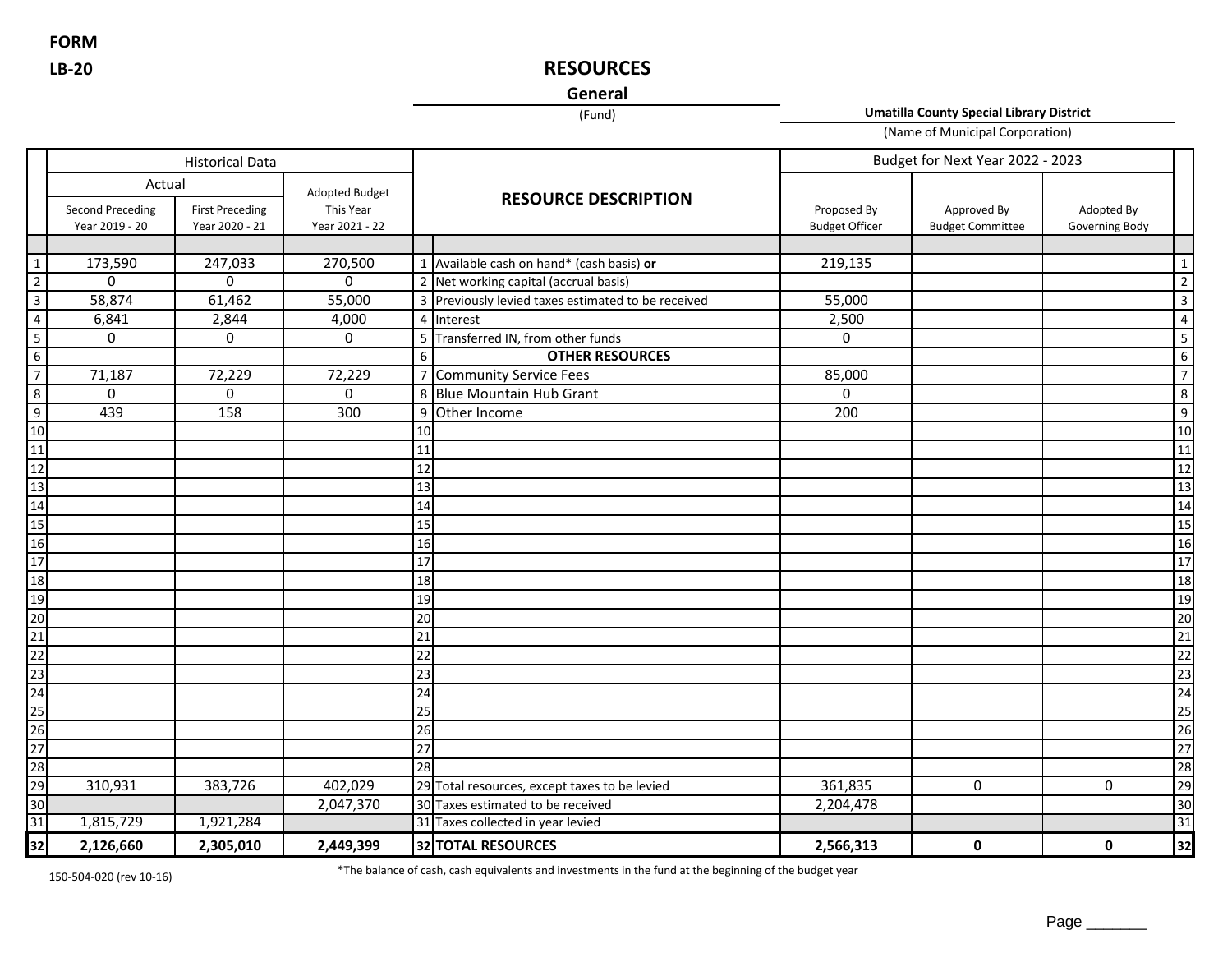### **REQUIREMENTS SUMMARY**

# **FORM**

## **ALLOCATED** TO AN ORGANIZATIONAL UNIT OR PROGRAM & ACTIVITY

### **LB-30**

(name of fund) (name of Municipal Corporation) **General Fund Umatilla County Special Library District**

|                 |                                                                                                            |                         |                |                 | (                                        |                       |                                  | ,ac o. ao.pa. co.po.ao <i>,</i> |                         |  |
|-----------------|------------------------------------------------------------------------------------------------------------|-------------------------|----------------|-----------------|------------------------------------------|-----------------------|----------------------------------|---------------------------------|-------------------------|--|
|                 | <b>Historical Data</b><br>Actual                                                                           |                         |                |                 | <b>REQUIREMENTS FOR:</b>                 |                       | Budget For Next Year 2022 - 2023 |                                 |                         |  |
|                 |                                                                                                            |                         | Adopted Budget |                 |                                          |                       |                                  |                                 |                         |  |
|                 | This Year<br>Second Preceding<br><b>First Preceding</b><br>Year 2020 - 21<br>$2021 - 22$<br>Year 2019 - 20 |                         |                | Adminiistration | Proposed By                              | Approved By           | Adopted By                       |                                 |                         |  |
|                 |                                                                                                            |                         |                |                 |                                          | <b>Budget Officer</b> | <b>Budget Committee</b>          | Governing Body                  |                         |  |
| $\mathbf{1}$    |                                                                                                            |                         |                | $\mathbf{1}$    | PERSONNEL SERVICES                       |                       |                                  |                                 | $\mathbf{1}$            |  |
| $\overline{2}$  | 152,829                                                                                                    | 157,066                 | 163,000        |                 | 2 Salaries & Wages                       | 180,000               |                                  |                                 | $\overline{2}$          |  |
| $\overline{3}$  | 46,032                                                                                                     | 47,557                  | 52,920         |                 | 3 Health & Accident Insurance            | 50,400                |                                  |                                 | $\overline{\mathbf{3}}$ |  |
| 4               | 5,005                                                                                                      | 5,202                   | 25,000         | $\overline{4}$  | Retirement                               | 25,000                |                                  |                                 | $\overline{4}$          |  |
| 5               | 14,815                                                                                                     | 15,300                  | 21,190         |                 | 5 Employer Paid Taxes                    | 16,000                |                                  |                                 | 5                       |  |
| 6               | $\mathbf 0$                                                                                                | $\mathbf 0$             | $\Omega$       |                 | 6 Blue Mountain Hub Grant Salary         | $\mathbf 0$           |                                  |                                 | 6                       |  |
| $\overline{7}$  |                                                                                                            |                         |                | $\overline{7}$  |                                          |                       |                                  |                                 | $\overline{7}$          |  |
| 8               | 218,681                                                                                                    | 225,125                 | 262,110        |                 | 8 TOTAL PERSONNEL SERVICES               | 271,400               | 0                                | 0                               | 8                       |  |
| 9               | 3                                                                                                          | $\overline{\mathbf{3}}$ | 3              | 9               | <b>Total Full-Time Equivalent (FTE)</b>  | 3                     |                                  |                                 | 9                       |  |
| $10$            |                                                                                                            |                         |                | 10              | <b>MATERIALS AND SERVICES</b>            |                       |                                  |                                 | 10                      |  |
| 11              | 1,947                                                                                                      | 1,171                   | 3,000          |                 | 11 Board Expenses                        | 3,000                 |                                  |                                 | 11                      |  |
| 12              | $\mathbf 0$                                                                                                | 6,649                   | 3,000          |                 | $\overline{12}$ Elections                | 7,500                 |                                  |                                 | 12                      |  |
| 13              | 797                                                                                                        | 1,053                   | 1,500          |                 | 13 Ads & Notices                         | 1,500                 |                                  |                                 | 13                      |  |
| 14              | 4,450                                                                                                      | 4,476                   | 5,000          |                 | 14 Audit                                 | 5,500                 |                                  |                                 | 14                      |  |
| 15              | 2,585                                                                                                      | 3,032                   | 3,500          |                 | 15 Insurance                             | 5,300                 |                                  |                                 | 15                      |  |
| 16              | $\mathbf 0$                                                                                                | 2,259                   | 3,000          |                 | 16 Legal Expense                         | 5,000                 |                                  |                                 | 16                      |  |
| 17              | 9,180                                                                                                      | 9,540                   | 11,025         |                 | 17 Fiscal Management                     | 12,000                |                                  |                                 | 17                      |  |
| 18              | 8,144                                                                                                      | 8,880                   | 9,300          |                 | 18 Rent                                  | 9,500                 |                                  |                                 | 18                      |  |
| 19              | 1,919                                                                                                      | 2,078                   | 2,100          |                 | 19 Telephone                             | 2,100                 |                                  |                                 | 19                      |  |
| 20              | 1,920                                                                                                      | 1,650                   | 2,000          |                 | 20 Email/Website                         | 2,200                 |                                  |                                 | 20                      |  |
| $\overline{21}$ | 4,865                                                                                                      | 3,844                   | 6,000          |                 | 21 Office Supplies, Maintenance, Postage | 6,000                 |                                  |                                 | 21                      |  |
| 22              | 210                                                                                                        | 1,826                   | 3,500          |                 | 22 Staff Training & Conferences          | 3,000                 |                                  |                                 | 22                      |  |
| 23              | 3,382                                                                                                      | 381                     | 9,000          |                 | 23 Transportation                        | 6,000                 |                                  |                                 | 23                      |  |
| 24              |                                                                                                            |                         |                | 24              |                                          |                       |                                  |                                 | 24                      |  |
| 25              |                                                                                                            |                         |                | $\overline{25}$ |                                          |                       |                                  |                                 | 25                      |  |
| 26              |                                                                                                            |                         |                | 26              |                                          |                       |                                  |                                 | 26                      |  |
| 27              | 39,399                                                                                                     | 46,839                  | 61,925         | 27              | <b>TOTAL MATERIALS AND SERVICES</b>      | 68,600                | 0                                | 0                               | 27                      |  |
| 28              |                                                                                                            |                         |                | 28              | <b>CAPITAL OUTLAY</b>                    |                       |                                  |                                 | 28                      |  |
| 29              | 400                                                                                                        | 1,178                   | 3,000          |                 | 29 Office Equipment                      | 3,000                 |                                  |                                 | 29                      |  |
| 30              |                                                                                                            |                         |                | $\overline{30}$ |                                          |                       |                                  |                                 | 30                      |  |
| 31              |                                                                                                            |                         |                | 31              |                                          |                       |                                  |                                 | 31                      |  |
| 32              |                                                                                                            |                         |                | 32              |                                          |                       |                                  |                                 | 32                      |  |
| 33              |                                                                                                            |                         |                | $\overline{33}$ |                                          |                       |                                  |                                 | 33                      |  |
| 34              |                                                                                                            |                         |                | $\overline{34}$ |                                          |                       |                                  |                                 | 34                      |  |
| 35              | 400                                                                                                        | 1,178                   | 3,000          |                 | 35 TOTAL CAPITAL OUTLAY                  | 3,000                 | 0                                | 0                               | 35                      |  |
| 36              | 258,480                                                                                                    | 273,142                 | 327,035        |                 | 36 ORGANIZATIONAL UNIT / ACTIVITY TOTAL  | 343,000               | 0                                | 0                               | 36                      |  |
|                 |                                                                                                            |                         |                |                 |                                          |                       |                                  |                                 |                         |  |

150-504-030 (Rev 11-18)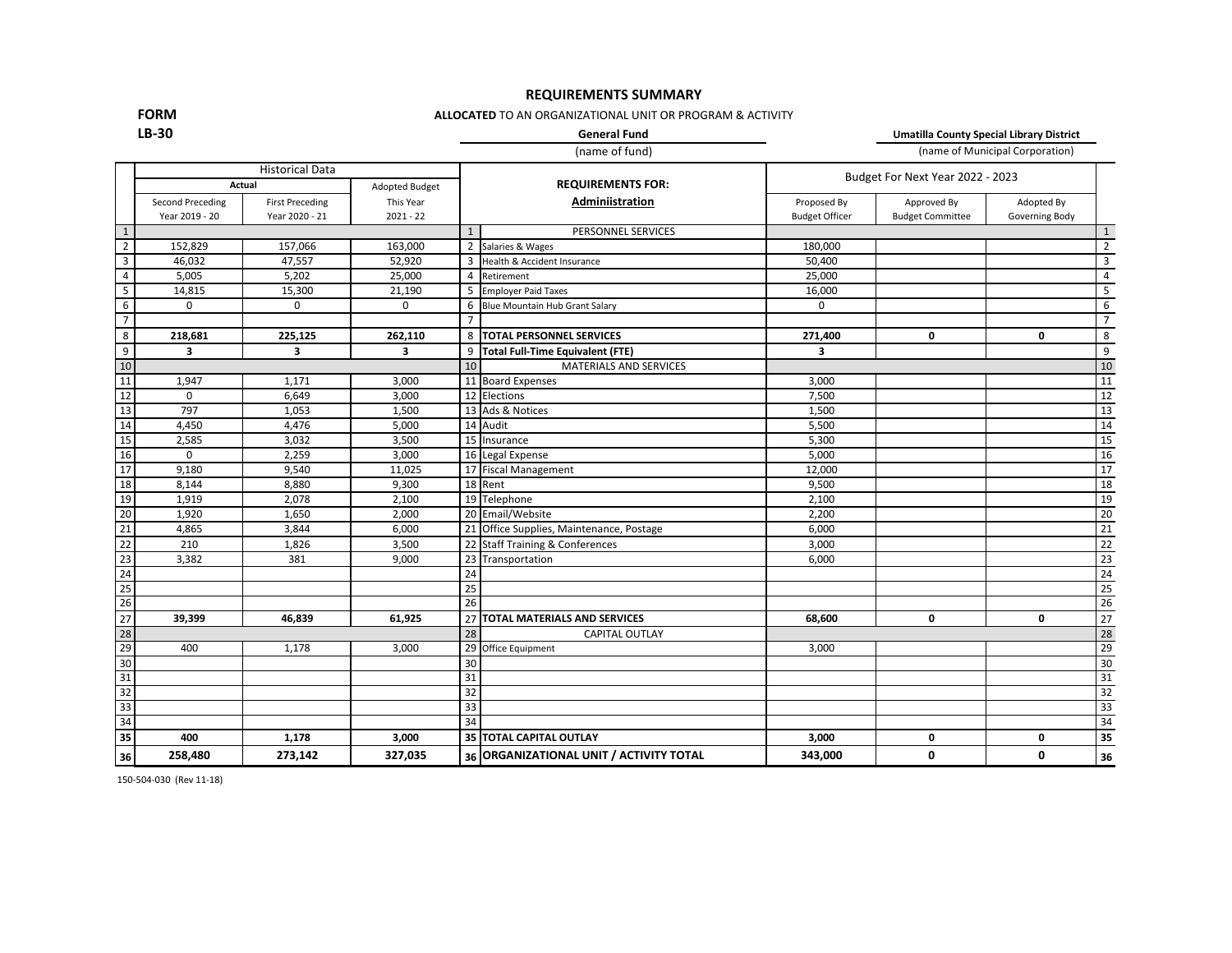### **REQUIREMENTS SUMMARY**

### **NOT ALLOCATED** TO AN ORGANIZATIONAL UNIT OR PROGRAM

**FORM LB-30**

**General Fund Umatilla County Special Library District**

|                         |                                                    |                                          |                          |                | (name of fund)                                                |                                      | (name of Municipal Corporation) |             |                |  |
|-------------------------|----------------------------------------------------|------------------------------------------|--------------------------|----------------|---------------------------------------------------------------|--------------------------------------|---------------------------------|-------------|----------------|--|
|                         | <b>Historical Data</b><br>Actual<br>Adopted Budget |                                          |                          |                | Budget For Next Year 2022 - 2023                              |                                      |                                 |             |                |  |
|                         | <b>Second Preceding</b><br>Year 2019 - 20          | <b>First Preceding</b><br>Year 2020 - 21 | This Year<br>$2021 - 22$ |                | <b>REQUIREMENTS DESCRIPTION</b>                               | Proposed By<br><b>Budget Officer</b> | Adopted By<br>Governing Body    |             |                |  |
| $\,1\,$                 |                                                    |                                          |                          | $\mathbf{1}$   | PERSONNEL SERVICES NOT ALLOCATED                              |                                      |                                 |             | $\mathbf{1}$   |  |
| $\overline{2}$          |                                                    |                                          |                          | $\overline{2}$ |                                                               |                                      |                                 |             | $\overline{2}$ |  |
| $\overline{\mathbf{3}}$ |                                                    |                                          |                          | 3              |                                                               |                                      |                                 |             | 3              |  |
| 4                       | $\mathbf 0$                                        | $\mathbf 0$                              | $\mathbf 0$              |                | <b>4   TOTAL PERSONNEL SERVICES</b>                           | $\mathbf 0$                          | 0                               | $\mathbf 0$ | 4              |  |
| 5                       |                                                    |                                          |                          |                | 5 Total Full-Time Equivalent (FTE)                            |                                      |                                 |             | 5              |  |
| 6                       |                                                    |                                          |                          | 6              | MATERIALS AND SERVICES NOT ALLOCATED                          |                                      |                                 |             | 6              |  |
| $\overline{7}$          |                                                    |                                          |                          | $\overline{7}$ |                                                               |                                      |                                 |             | $\overline{7}$ |  |
| $\bf 8$                 |                                                    |                                          |                          | 8              |                                                               |                                      |                                 |             | 8              |  |
| 9                       | $\mathbf 0$                                        | $\pmb{\mathsf{o}}$                       | $\pmb{0}$                |                | 9   TOTAL MATERIALS AND SERVICES                              | 0                                    | $\mathbf 0$                     | $\mathbf 0$ | 9              |  |
| 10                      |                                                    |                                          |                          | 10             | CAPITAL OUTLAY NOT ALLOCATED                                  |                                      |                                 |             | 10             |  |
| 11                      |                                                    |                                          |                          | 11             |                                                               |                                      |                                 |             | 11             |  |
| 12                      |                                                    |                                          |                          | 12             |                                                               |                                      |                                 |             | 12             |  |
| 13                      | 0                                                  | $\mathbf 0$                              | $\mathbf 0$              |                | 13 TOTAL CAPITAL OUTLAY                                       | 0                                    | 0                               | $\mathbf 0$ | 13             |  |
| 14                      |                                                    |                                          |                          | 14             | <b>DEBT SERVICE</b>                                           |                                      |                                 |             | 14             |  |
| 15                      |                                                    |                                          |                          | 15             |                                                               |                                      |                                 |             | 15             |  |
| 16                      |                                                    |                                          |                          | 16             |                                                               |                                      |                                 |             | 16             |  |
| 17                      | $\mathbf 0$                                        | $\mathbf 0$                              | $\mathbf 0$              |                | 17 TOTAL DEBT SERVICE                                         | $\mathbf 0$                          | $\mathbf 0$                     | $\mathbf 0$ | 17             |  |
| 18                      |                                                    |                                          |                          | 18             | <b>SPECIAL PAYMENTS</b>                                       |                                      |                                 |             | 18             |  |
| 19                      | 1,500,198                                          | 1,586,198                                | 1,681,896                |                | 19 Tax Distribution to Cities                                 | 1,783,583                            |                                 |             | 19             |  |
| 20                      | 56,949                                             | 57,783                                   | 57,783                   |                | 20 Community Service Fees Distribution to Cities              | 68,000                               |                                 |             | 20             |  |
| 21                      | 1,557,147                                          | 1,643,981                                | 1,739,679                |                | 21 TOTAL SPECIAL PAYMENTS                                     | 1,851,583                            | 0                               | $\mathbf 0$ | 21             |  |
| 22                      |                                                    |                                          |                          | 22             | <b>INTERFUND TRANSFERS</b>                                    |                                      |                                 |             | 22             |  |
| 23                      | 64,000                                             | 90,000                                   | 116,700                  |                | 23 Resource Sharing Fund                                      | 129,815                              |                                 |             | 23             |  |
| 24                      | $\Omega$                                           | $\mathbf 0$                              | $\Omega$                 |                | 24 Outreach Fund                                              | $\mathbf 0$                          |                                 |             | 24             |  |
| 25                      | $\Omega$                                           | $\mathsf 0$                              | 10,000                   |                | 25 Capital Reserve Fund                                       | 5,000                                |                                 |             | 25             |  |
| 26                      |                                                    |                                          |                          | 26             |                                                               |                                      |                                 |             | 26             |  |
| 27                      |                                                    |                                          |                          | 27             |                                                               |                                      |                                 |             | 27             |  |
| 28                      | 64,000                                             | 90.000                                   | 126,700                  |                | 28 TOTAL INTERFUND TRANSFERS                                  | 134,815                              | 0                               | $\mathbf 0$ | 28             |  |
| 29                      |                                                    |                                          | 85,985                   |                | 29 OPERATING CONTINGENCY                                      | 108,000                              |                                 |             | 29             |  |
| 30                      |                                                    |                                          |                          |                | 30 RESERVED FOR FUTURE EXPENDITURE                            |                                      |                                 |             | 30             |  |
| 31                      |                                                    |                                          | 170,000                  |                | 31 UNAPPROPRIATED ENDING BALANCE                              | 128,915                              |                                 |             | 31             |  |
| 32                      | 1,621,147                                          | 1,733,981                                | 2,122,364                |                | 32 Total Requirements NOT ALLOCATED                           | 2,223,313                            | $\mathbf 0$                     | $\mathbf 0$ | 32             |  |
| 33                      | 258,480                                            | 273,142                                  | 327,035                  |                | 33 Total Requirements for ALL Org. Units/Programs within fund | 343,000                              |                                 |             | 33             |  |
| 34                      | 247,033                                            | 297,887                                  |                          |                | 34 Ending balance (prior years)                               |                                      |                                 |             | 34             |  |
| 35                      | 2,126,660                                          | 2,305,010                                | 2,449,399                |                | 35 TOTAL REQUIREMENTS                                         | 2,566,313                            | 0                               | 0           | 35             |  |

150-504-030 (Rev 05-21)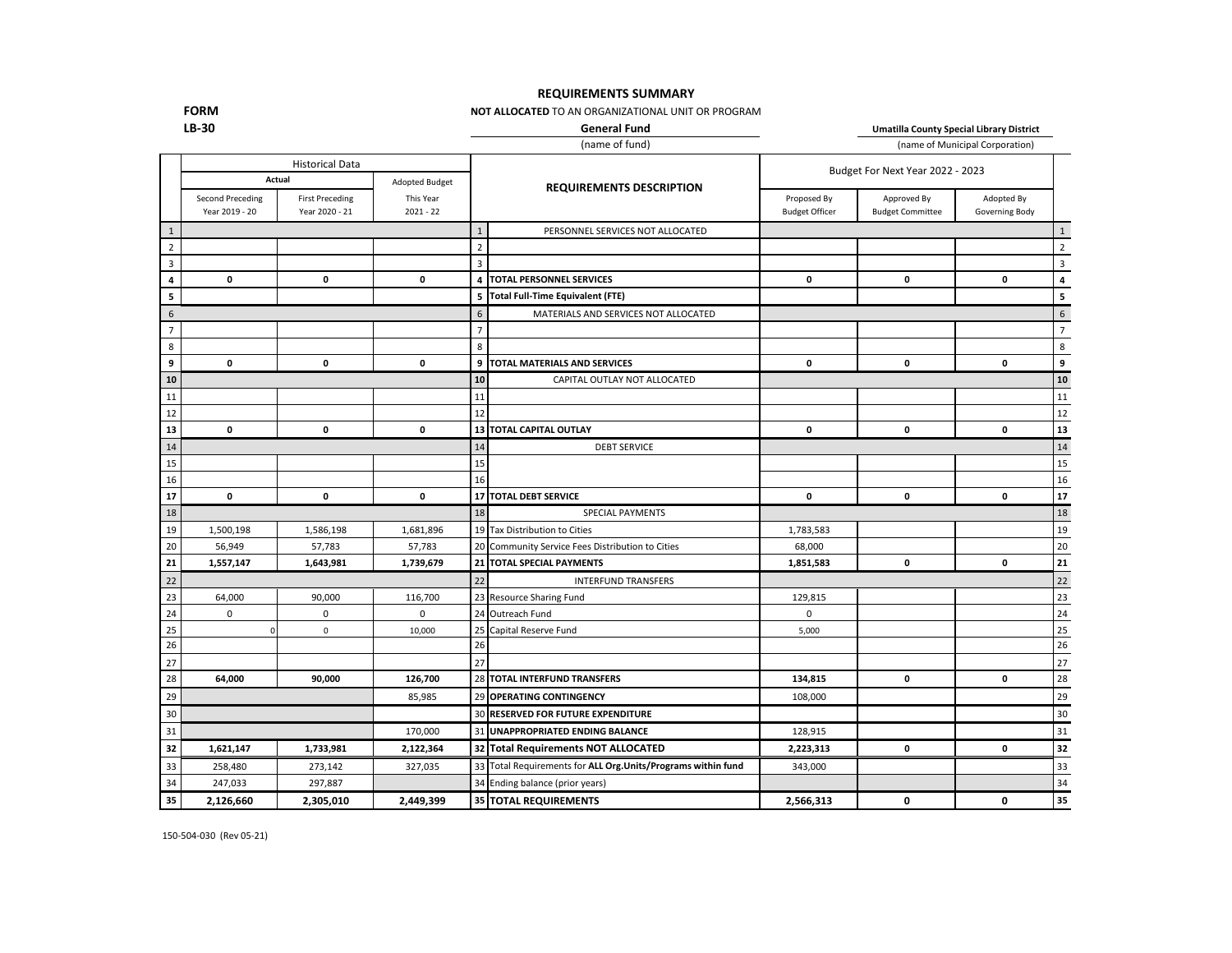**FORM LB-10**

# **SPECIAL FUND RESOURCES AND REQUIREMENTS**

### **Resource Sharing**

**Umatilla County Special Library District**

### (Fund)

|                  |                                    |                                          |                                  | (Fund)                            |                                            |                |                                                  | (Name of Municipal Corporation)      |                                        |                              |                 |  |
|------------------|------------------------------------|------------------------------------------|----------------------------------|-----------------------------------|--------------------------------------------|----------------|--------------------------------------------------|--------------------------------------|----------------------------------------|------------------------------|-----------------|--|
|                  |                                    | <b>Historical Data</b>                   |                                  |                                   |                                            |                |                                                  | Budget for Next Year 2022 -2023      |                                        |                              |                 |  |
|                  | Actual                             |                                          |                                  |                                   |                                            |                | <b>DESCRIPTION</b>                               |                                      |                                        |                              |                 |  |
|                  | Second Preceding<br>Year 2019 - 20 | <b>First Preceding</b><br>Year 2020 - 21 | Adopted Budget<br>Year 2021 - 22 | <b>RESOURCES AND REQUIREMENTS</b> |                                            |                |                                                  | Proposed By<br><b>Budget Officer</b> | Approved By<br><b>Budget Committee</b> | Adopted By<br>Governing Body |                 |  |
| $\,1\,$          |                                    |                                          |                                  | $\mathbf{1}$                      |                                            |                | <b>RESOURCES</b>                                 |                                      |                                        |                              | $1\,$           |  |
| $\overline{2}$   | 31,826                             | 17,820                                   | 22,900                           |                                   | 2 Cash on hand * (cash basis), or          |                |                                                  | 12,200                               |                                        |                              | $\overline{2}$  |  |
| $\overline{3}$   |                                    |                                          |                                  |                                   | 3 Working Capital (accrual basis)          |                |                                                  |                                      |                                        |                              | $\overline{3}$  |  |
| $\overline{4}$   |                                    |                                          |                                  | $\overline{4}$                    |                                            |                | Previously levied taxes estimated to be received |                                      |                                        |                              | $\overline{4}$  |  |
| $5\phantom{a}$   |                                    |                                          |                                  | 5                                 | Interest                                   |                |                                                  |                                      |                                        |                              | $5\overline{5}$ |  |
| $\,$ 6 $\,$      | 64,000                             | 90,000                                   | 116,700                          | 6                                 | Transferred IN, from other funds           |                |                                                  | 129,815                              |                                        |                              | 6               |  |
| $\overline{7}$   | 23,678                             | 28,534                                   | 27,000                           | $\overline{7}$                    |                                            |                | Reimbursements from Hermiston & Courier          | 29,000                               |                                        |                              | 7 <sup>7</sup>  |  |
| 8                | 51                                 | 4,000                                    | 150                              | 8                                 | Other Income                               |                |                                                  | 150                                  |                                        |                              | 8               |  |
| $\boldsymbol{9}$ | 7,549                              | 1,596                                    | 2,700                            | 9                                 | Grants                                     |                |                                                  | 3,000                                |                                        |                              | 9               |  |
| 10               | 127,104                            | 141,950                                  | 169,450                          | 10                                | Total Resources, except taxes to be levied |                |                                                  | 174,165                              | $\mathbf 0$                            | 0                            | 10              |  |
| 11               |                                    |                                          |                                  | 11                                | Taxes estimated to be received             |                |                                                  |                                      |                                        |                              | 11              |  |
| 12               |                                    |                                          |                                  | 12                                | Taxes collected in year levied             |                |                                                  |                                      |                                        |                              | 12              |  |
| 13               | 127,104                            | 141,950                                  | 169,450                          | 13                                | <b>TOTAL RESOURCES</b>                     |                |                                                  | 174,165                              | $\mathbf{0}$                           | $\mathbf{0}$                 | 13              |  |
| 14               |                                    |                                          |                                  | 14                                |                                            |                | <b>REQUIREMENTS **</b>                           |                                      |                                        |                              | 14              |  |
|                  |                                    |                                          |                                  |                                   | Org Unit or Prog                           | Object         |                                                  |                                      |                                        |                              |                 |  |
|                  |                                    |                                          |                                  |                                   | & Activity                                 | Classification | Detail                                           |                                      |                                        |                              |                 |  |
| 15               |                                    |                                          |                                  | 15                                |                                            |                |                                                  |                                      |                                        |                              | 15              |  |
|                  |                                    |                                          |                                  | 16                                | Resource                                   | Materials &    |                                                  |                                      |                                        |                              |                 |  |
| 16               | 59,157                             | 60,642                                   | 65,500                           | 17                                | Sharing                                    | Services       | Sage Library System                              | 74,015                               |                                        |                              | 16              |  |
| 17               | 23,641                             | 30,475                                   | 33,500                           | 18                                |                                            |                | Courier County/State                             | 35,000                               |                                        |                              | 17              |  |
| 18               | 469                                | 290                                      | 750                              | 19                                |                                            |                | <b>Cataloging Utilities</b>                      | 750                                  |                                        |                              | 18              |  |
| 20               | 11,090                             | 11,090                                   | 12,000                           | $20\,$                            |                                            |                | Library2Go                                       | 13,400                               |                                        |                              | 20              |  |
| 21               | 4,590                              | 7,443                                    | 8,000                            | 21                                |                                            |                | Prog&Trning for Libs Staff/Brds                  | 8,000                                |                                        |                              | 21              |  |
| 22               | 7,788                              | 5,900                                    | 12,000                           | 22                                |                                            |                | Cooperative Programs & Activities                | 5,000                                |                                        |                              | 22              |  |
| 23               | 2,549                              | 1,626                                    | 2,700                            | 23                                |                                            |                | <b>Grant Expenses</b>                            | 3,000                                |                                        |                              | 23              |  |
| 24               | $\mathbf 0$                        | $\mathbf 0$                              | 5,000                            | 24                                |                                            |                | Marketing                                        | 5,000                                |                                        |                              | $24$            |  |
| 25               | $\mathbf 0$                        | $\mathbf 0$                              | 30,000                           | 25                                |                                            |                | Contingency                                      | 30,000                               |                                        |                              | 25              |  |
| 26               |                                    |                                          |                                  | 26                                |                                            |                |                                                  |                                      |                                        |                              | 26              |  |
| 27               |                                    |                                          |                                  | 27                                |                                            |                |                                                  |                                      |                                        |                              | $27\,$          |  |
| 28               |                                    |                                          |                                  | 28                                |                                            |                |                                                  |                                      |                                        |                              | 28              |  |
| 29               | 17,820                             | 24,484                                   |                                  | 29                                |                                            |                | Ending balance (prior years)                     |                                      |                                        |                              | 29              |  |
| 30               |                                    |                                          | 0                                | 30                                |                                            |                | <b>UNAPPROPRIATED ENDING FUND BALANCE</b>        | 0                                    |                                        |                              | 30              |  |
| 31               | 127,104                            | 141,950                                  | 169,450                          | 31                                |                                            |                | <b>TOTAL REQUIREMENTS</b>                        | 174,165                              | 0                                      | 0                            | 31              |  |

\*The balance of cash, cash equivalents and investments in the fund at the beginning of the budget year

150-504-010 (Rev. 10-16) page \_\_\_\_\_\_ \*\*List requirements by organizational unit or program, activity, object classification, then expenditure detail. If the requirement is "not allocated", then list by object classification and expenditure detail.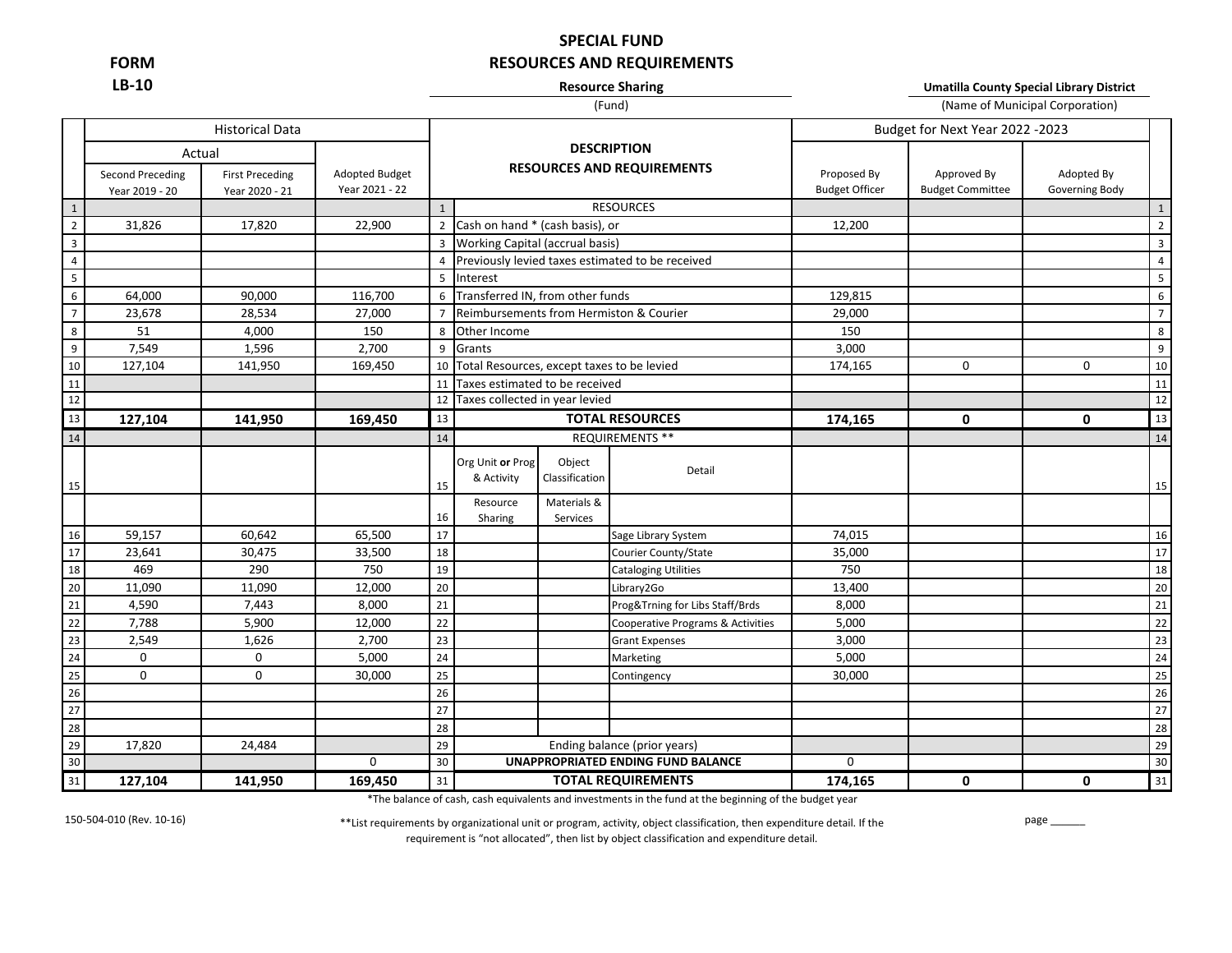**LB-10 FORM**

# **RESOURCES AND REQUIREMENTS SPECIAL FUND**

### (Fund) **Outreach**

(Name of Municipal Corporation) **Umatilla County Special Library District**

|                         |                                              |                                          |                                         |              |                                               |                          | Budget for Next Year 2022 - 23                     |                                      |                                        |                              |                |
|-------------------------|----------------------------------------------|------------------------------------------|-----------------------------------------|--------------|-----------------------------------------------|--------------------------|----------------------------------------------------|--------------------------------------|----------------------------------------|------------------------------|----------------|
|                         | Actual<br>Second Preceding<br>Year 2019 - 20 | <b>First Preceding</b><br>Year 2020 - 21 | <b>Adopted Budget</b><br>Year 2021 - 22 |              |                                               | <b>DESCRIPTION</b>       | <b>RESOURCES AND REQUIREMENTS</b>                  | Proposed By<br><b>Budget Officer</b> | Approved By<br><b>Budget Committee</b> | Adopted By<br>Governing Body |                |
| $\overline{1}$          |                                              |                                          |                                         | $\mathbf{1}$ |                                               |                          | <b>RESOURCES</b>                                   |                                      |                                        |                              | $\mathbf{1}$   |
| $\overline{2}$          | 26,011                                       | 24,860                                   | 23,530                                  |              | 2 Cash on hand * (cash basis), or             |                          |                                                    | 20,030                               |                                        |                              | $\overline{2}$ |
| $\overline{\mathbf{3}}$ |                                              |                                          |                                         |              | 3 Working Capital (accrual basis)             |                          |                                                    |                                      |                                        |                              | $\overline{3}$ |
| $\overline{4}$          |                                              |                                          |                                         |              |                                               |                          | 4 Previously levied taxes estimated to be received |                                      |                                        |                              | $\overline{4}$ |
| $5\overline{)}$         |                                              |                                          |                                         | 5            | Interest                                      |                          |                                                    |                                      |                                        |                              | 5              |
| $\,$ 6 $\,$             | $\mathbf 0$                                  | $\mathbf 0$                              | 0                                       | 6            | Transferred IN, from other funds              |                          |                                                    | $\mathbf 0$                          |                                        |                              | 6              |
| $\overline{7}$          | 9,366                                        | 9,342                                    | 9,342                                   |              | <b>State Read to Read Grant</b>               |                          |                                                    | 9,457                                |                                        |                              | $\overline{7}$ |
| 8                       |                                              |                                          |                                         | 8            |                                               |                          |                                                    |                                      |                                        |                              | 8              |
| $\boldsymbol{9}$        |                                              |                                          |                                         | 9            |                                               |                          |                                                    |                                      |                                        |                              | 9              |
| 10                      | 35,377                                       | 34,202                                   | 32,872                                  |              | 10 Total Resources, except taxes to be levied |                          |                                                    | 29,487                               | $\mathbf 0$                            | $\mathbf 0$                  | 10             |
| 11                      |                                              |                                          |                                         |              | 11 Taxes estimated to be received             |                          |                                                    |                                      |                                        |                              | 11             |
| 12                      |                                              |                                          |                                         |              | 12 Taxes collected in year levied             |                          |                                                    |                                      |                                        |                              | 12             |
| 13                      | 35,377                                       | 34,202                                   | 32,872                                  | 13           |                                               |                          | <b>TOTAL RESOURCES</b>                             | 29,487                               | 0                                      | $\mathbf 0$                  | 13             |
| 14                      |                                              |                                          |                                         | 14           |                                               |                          | REQUIREMENTS **                                    |                                      |                                        |                              | 14             |
| 15                      |                                              |                                          |                                         | 15           | Org Unit or Prog<br>& Activity                | Object<br>Classification | Detail                                             |                                      |                                        |                              | 15             |
| 16                      |                                              |                                          |                                         | 16           | Outreach                                      | Materials &<br>Services  |                                                    |                                      |                                        |                              | 16             |
| 17                      | 601                                          | 657                                      | 5,000                                   | 17           |                                               |                          | Take Off Materials & Supplies                      | 4,000                                |                                        |                              | 17             |
| 18                      | 9,179                                        | 9,413                                    | 9,342                                   | 18           |                                               |                          | <b>State Ready to Read Material</b>                | 9,457                                |                                        |                              | 18             |
| 19                      | 662                                          | 422                                      | 6,000                                   | 19           |                                               |                          | <b>Take Off Transportation</b>                     | 5,000                                |                                        |                              | 19             |
| 20                      | 0                                            | $\mathbf 0$                              | $\mathbf 0$                             | 20           |                                               |                          | <b>Grant &amp; Donation Materials</b>              | $\mathbf 0$                          |                                        |                              | 20             |
| $\overline{21}$         | 75                                           | $\mathbf 0$                              | 6,000                                   | 21           |                                               |                          | <b>Outreach Materials &amp; Supplies</b>           | 2,000                                |                                        |                              | 21             |
| 22                      | $\mathbf 0$                                  | $\mathbf 0$                              | 6,530                                   | 22           |                                               |                          | Contingency                                        | 9,030                                |                                        |                              | 22             |
| 23                      |                                              |                                          |                                         | 23           |                                               |                          |                                                    |                                      |                                        |                              | 23             |
| 24                      |                                              |                                          |                                         | 24           |                                               |                          |                                                    |                                      |                                        |                              | 24             |
| 25                      |                                              |                                          |                                         | 25           |                                               |                          |                                                    |                                      |                                        |                              | 25             |
| 26                      |                                              |                                          |                                         | 26           |                                               |                          |                                                    |                                      |                                        |                              | 26             |
| 27                      |                                              |                                          |                                         | 27           |                                               |                          |                                                    |                                      |                                        |                              | 27             |
| 28                      |                                              |                                          |                                         | 28           |                                               |                          |                                                    |                                      |                                        |                              | 28             |
| 29                      | 24,860                                       | 23,710                                   |                                         | 29           |                                               |                          | Ending balance (prior years)                       |                                      |                                        |                              | 29             |
| 30                      |                                              |                                          | 0                                       | 30           |                                               |                          | <b>UNAPPROPRIATED ENDING FUND BALANCE</b>          |                                      |                                        |                              | 30             |
| 31                      | 35,377                                       | 34,202                                   | 32,872                                  | 31           |                                               |                          | <b>TOTAL REQUIREMENTS</b>                          | 29,487                               | 0                                      | $\mathbf 0$                  | 31             |

\*The balance of cash, cash equivalents and investments in the fund at the beginning of the budget year

150-504-010 (Rev. 10-16)

\*\*List requirements by organizational unit or program, activity, object classification, then expenditure detail. If the requirement is "not allocated", then list by object classification and expenditure detail.

page \_\_\_\_